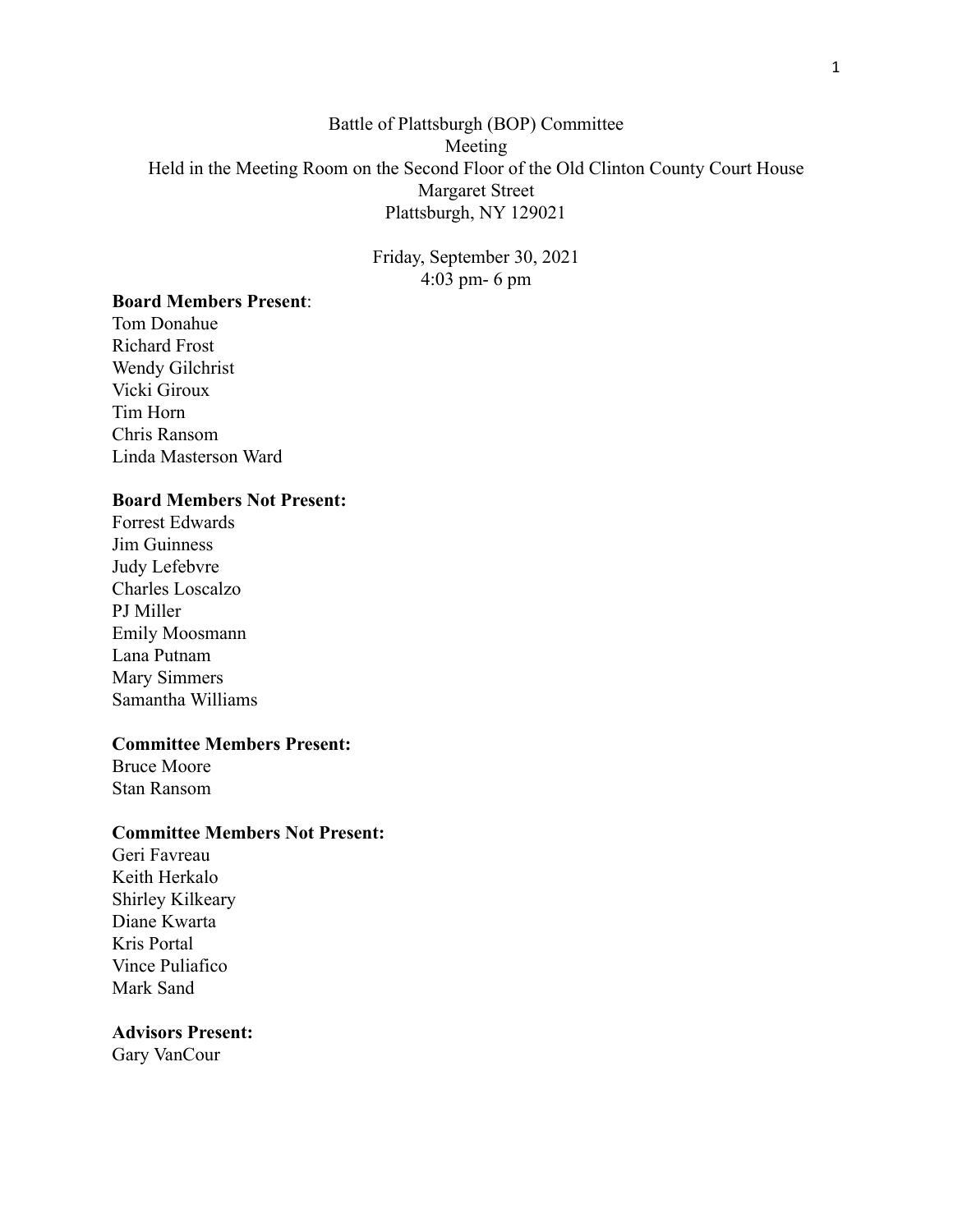# **Advisors Not Present:**

Kit Booth Bruce Carlin Craig Russell

# **Welcome and Agenda**

President, Tom Donahue called the meeting of the Battle of Plattsburgh to order at 4:03 pm and welcomed everyone.

# **Battle of Plattsburgh Commemoration**

Gary mentioned that the Commemoration overall was fantastic. Considerations:

- Weekends are a great time to hold events. Consider using evenings during the week. History talks and concerts fit well in this format.
- Avoid changing the schedule, times, and locations, especially close to the event.
- Sound system on reviewing stand was not loud enough.
- Post COVID consider inside events where buttons could be required.
- Consider planning a pared down weekend and events throughout the year. Avoid overlapping of activities.
- Tents are important. Sides are often needed.

# **Culver Hill**

Gary reported that the event went well but attendance was down. The portable sound system was not sufficient, and he used his own equipment to have adequate sound.

## **Parade**

Vicki reported on the parade. The spectators spread themselves out well along the parade path. Paul Storms usually plans the Beat Retreat, but Vicki and her group were able to arrange it. Vicki mentioned that the parade is expensive. Make sure to coordinate with Ticonderoga so our event is not the same weekend as Ti's. We think the Battle of Plattsburgh needs to be held on the second full weekend of September, so Ti knows when to plan their event. We think the second full weekend in September in 2022 will be Sept 9-11. Norwich would like a date for 2022 as they would like to be included. We need to pencil in our date by the first of the year and ask the bands to pencil us in. Royal Marines want to come and can come in a small capacity if we cannot afford the full band. Pipe Band from Canada is also expensive. Vicki mentioned the need for additional volunteers early in the day before the parade. We need a better speaker, public address system from the reviewing stand to made sure sound can be heard from across the street. The speakers may need to be pointed in various directions.

The Sensory Zone worked out very well. At least one participant was able to view the parade for the first time in his/her life.

## **Reenactors**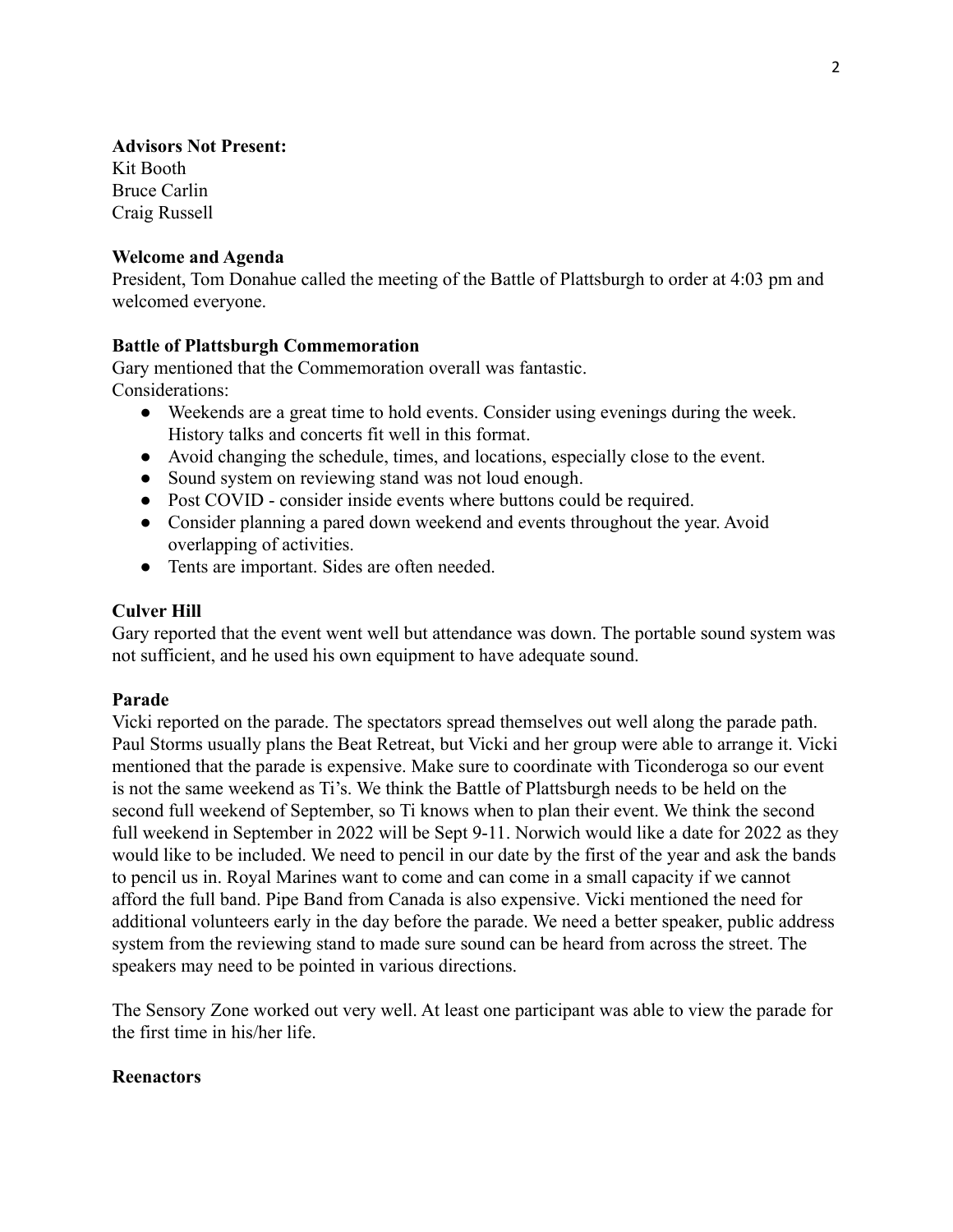The reenactors can only schedule one weekend to come to Plattsburgh and need to be contacted by early February. We need to talk with PJ about the reenactors.

### **Riverside Cemetery Ceremony**

Tim reported that the ceremony went well but there were few spectators. A better sound system is needed. The two tents were much needed especially with the downpour of rain. We need more, better PR of the "why" of the ceremonies. We need more education. Cemetery tours could be done throughout the year. School trips to cemeteries might be well received. Need to plan with schools a year ahead of time.

### **Old Post Cemetery Ceremony**

It is not optimal to have this ceremony at the very end of the Commemoration as everyone is very tired by then. School trips to cemeteries might be well received.

#### **History Talks and Trinity Church**

Rich reported that the history talks were excellent, very well received, and well attended. Trinity Church proved to be a good venue. Acoustics were pretty good. A monitor needs to be in the back of the room to make sure the speakers can be heard by all in audience. The church was a better venue than City Well. History talks could be done the weekend before or during the year.

### **Macdonough Monument**

Self-tours of the monument were popular. Nothing was charged but a donation container was made available. \$129. and \$90. were left in the jar on Saturday and Sunday. 4Hers monitored the monument and did an excellent job. The donations will be given to the 4Hers for their club.

### **City Hall Anchor Room**

The City Historian, Ellen was available to answer visitors' questions in the Anchor Room. Ellen is also Director at Miner Museum. Ellen wrote up a description of the Anchor Room and architecture of City Hall.

#### **Macomb Ball**

Wendy reported that the Ball held under the tent in Trinity Park was very well received.

### **Service near Kent Delord**

Wendy said the Shape Note singing went well and the minister gave a good service.

#### **Valcour Kick Off and Tavern at Valcour**

The event was not as successful as hoped. Many things conspired again its success including COVID and the weather. It was enjoyed by those who attended. It could be done at a different time of the year. Weekend might be better. If doing on a weekday, need to plan with schools a year in advance. First responders' "exhibits" were a great idea.

#### **Tavern at Busters**

This event was not as successful as hoped.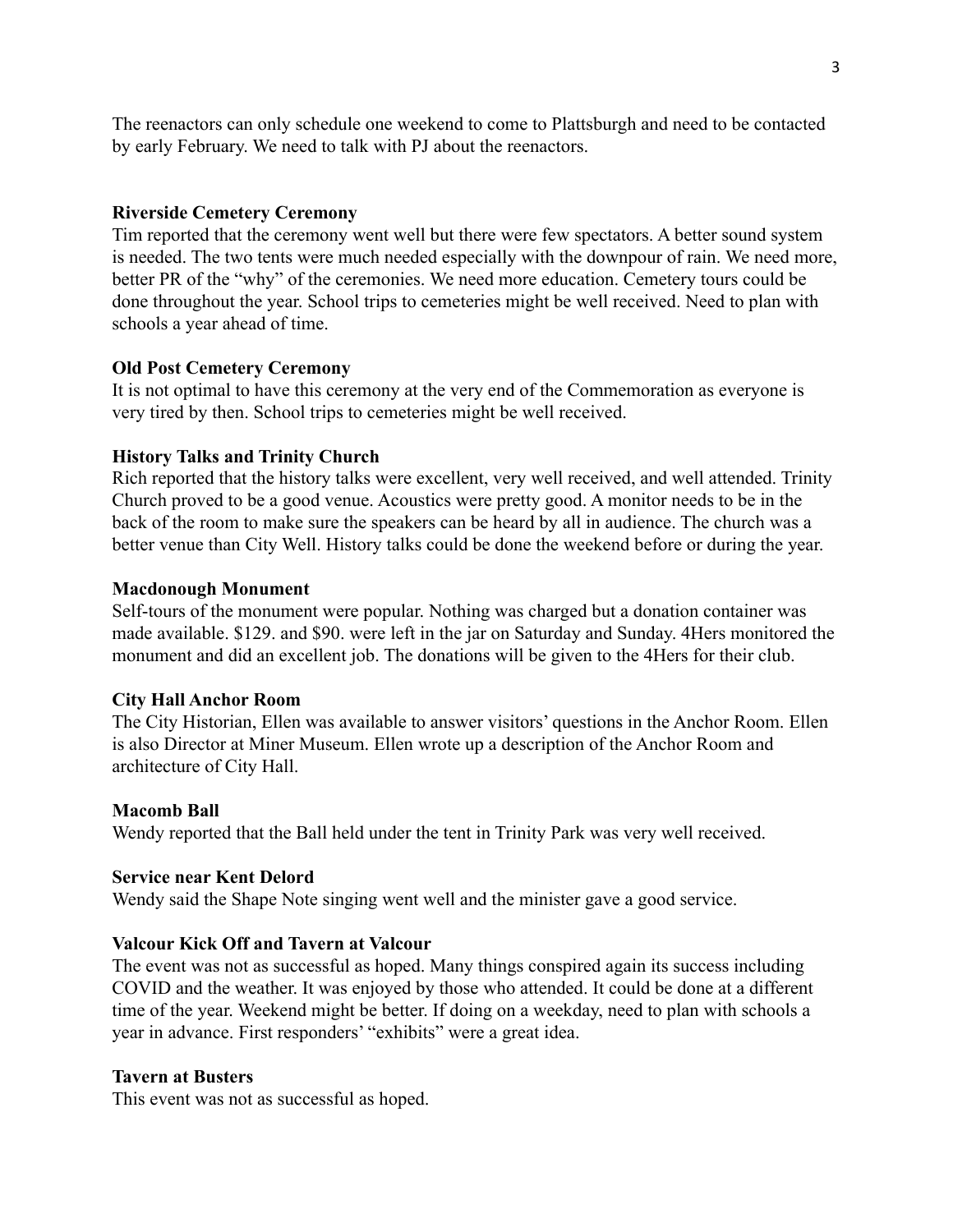# **Tavern – Taste of the Tavern**

A Taste of the Tavern could be done early in the year March.

### **Trinity Park – Food Vendors**

Tom reported that we have three new food vendors this yar. All our food vendors were very happy. Past food vendors would have come this year if they had known earlier.

### **Fireworks**

Fireworks on Friday night were very good. It was unfortunate that the time was changed.

### **Cannonball Run**

The run was very well received. There were thirty-four participants. We might host a bike ride next time. ElliptiGO might help next year – might sponsor a bike ride. Consider Women on Wheels?

### **Fire Truck Pull**

The pull was very entertaining and really added to the Sunday activities.

### **Children's Village**

The Village was very well received. The hats this year were very popular. Needed more volunteers. The Irish Dancers did a great job. The Wood Carvers were there. The Naturalist from Point Au Roche was there. The Village takes a lot of organization, transportation, set up and break down. Needs a committee of at least 4-5 people. Miner Center staff helped with the calligraphy.

### **Kids Games**

Chris and Stan reported that the games were very successful. They mentioned that when the games were stored at Kent Delord House, there was more sharing and use of the games throughout the year. Different groups used the games. Chris and Stan did programs for schools and Sacket Harbor in the past. Linda mentioned a program at Beekmantown School that would be receptive to an hour-long program on historical games.

### **CCHA (Clinton County Historical Association)**

CCHA reported that turnout at their activities was great.

### **Information Booth**

The tent set up worked very well. Needed more volunteers at the booth. In addition to buttons, sold water, soda, raffle tickets and maple syrup.

### **Entertainment Committee**

The Entertainment Committee was composed of Nate, Wendy, Linda, and Tom. Cost for all the entertainment without the fireworks was about \$11,800.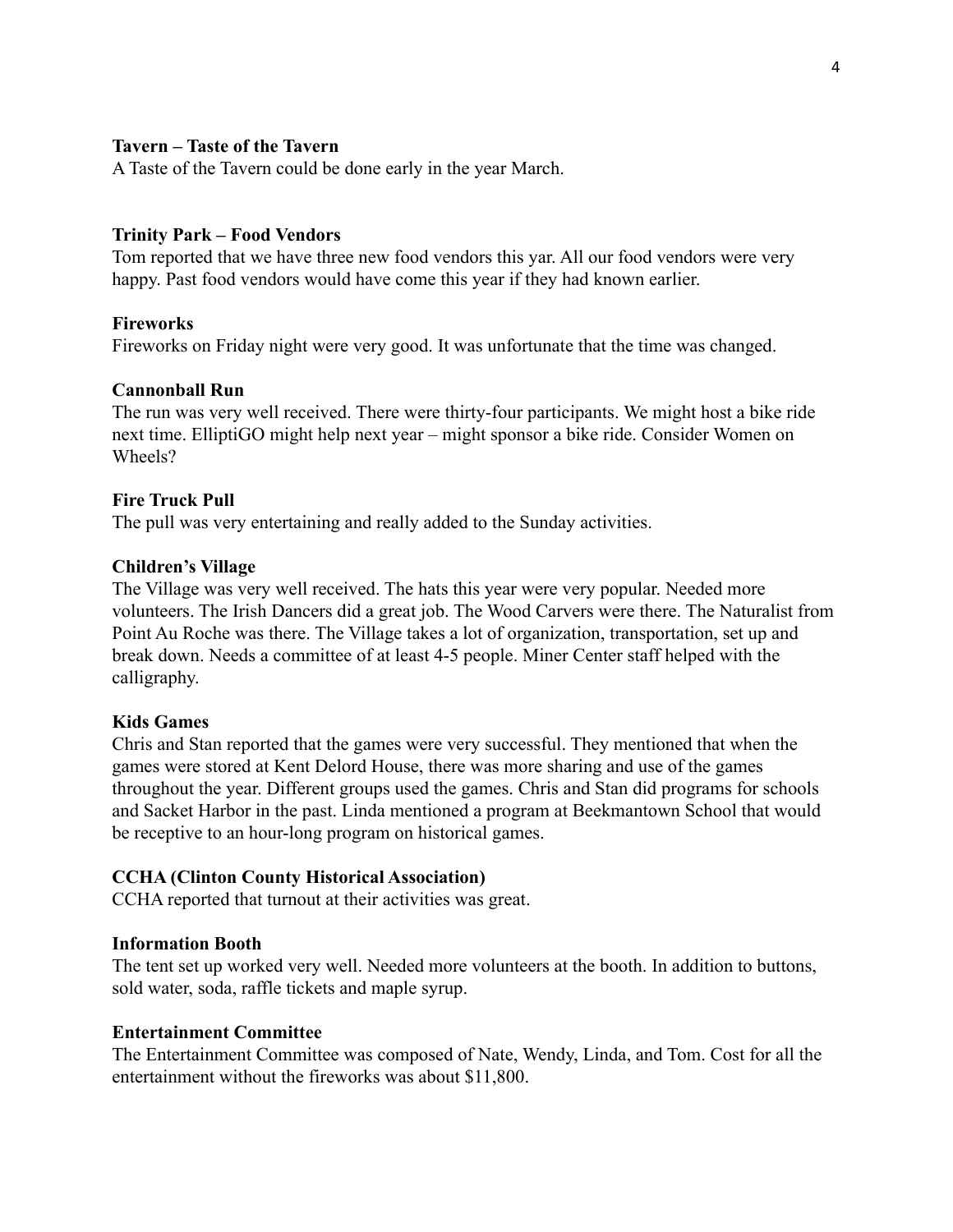### **Rotary**

Need feedback from Rotary on their events.

### **Buttons**

Tim reported about \$2700. was raised with button sales. The seven hundred buttons costs \$237. There was a cost for the booklet that were sold with a button for \$10.

# **Volunteers**

Volunteers were great. We need more volunteers, not only for the Commemoration event but on the Committee. Consider encouraging potential volunteers that they can take on a small or large activity. Virtual meetings might attract more attendance at our meetings. Utilize scouts more effectively. Consider what tasks groups like the scouts could take on.

### **Tents**

Tents were hard to rent this year by the time we had sufficient funds to contract for them. It would be so helpful to know when tents would be delivered and set up. The tent in Trinity Park needed sides and a larger stage area. Unfortunately, this year, neither were available. There might be additional uses for the Hospitality Tent?

### **Raffles**

Raffles were successful but with more planning might be even more so. The last raffle is the quilt. It will be raffled off on Veterans' Day. It would be good to have a small committee to take care of all the raffles.

## **Publicity**

We hope to post Radio Station Interviews on our web site.

### **Film**

Bruce Carlin filmed the Commemoration. The film needs to be edited.

### **Set Up Committee**

Need a committee to organize and take care of all set ups…such as set up of chairs…and take downs.

### **Fundraising**

Fundraising needs to be started soon. Initial contacts need to be made by December. Linda mentioned that Tom Donahue, Bill Donahue, and she worked on grants. Linda mentioned that she enjoyed the grant writing. We received several grants including Chapel Hill, Stewarts, Walmart, and Pomeroy.

## **Budget**

Forrest was not able to be here for this meeting. We may need a meeting to go over the budget and the second part of the agenda. Our original estimated budget was about \$58,200. The actual budget that we needed might be closer to \$45,000. We need to document precisely what each activity costs in dollars and in labor. Russell Fehr charged us a total of \$1,600. for all his work